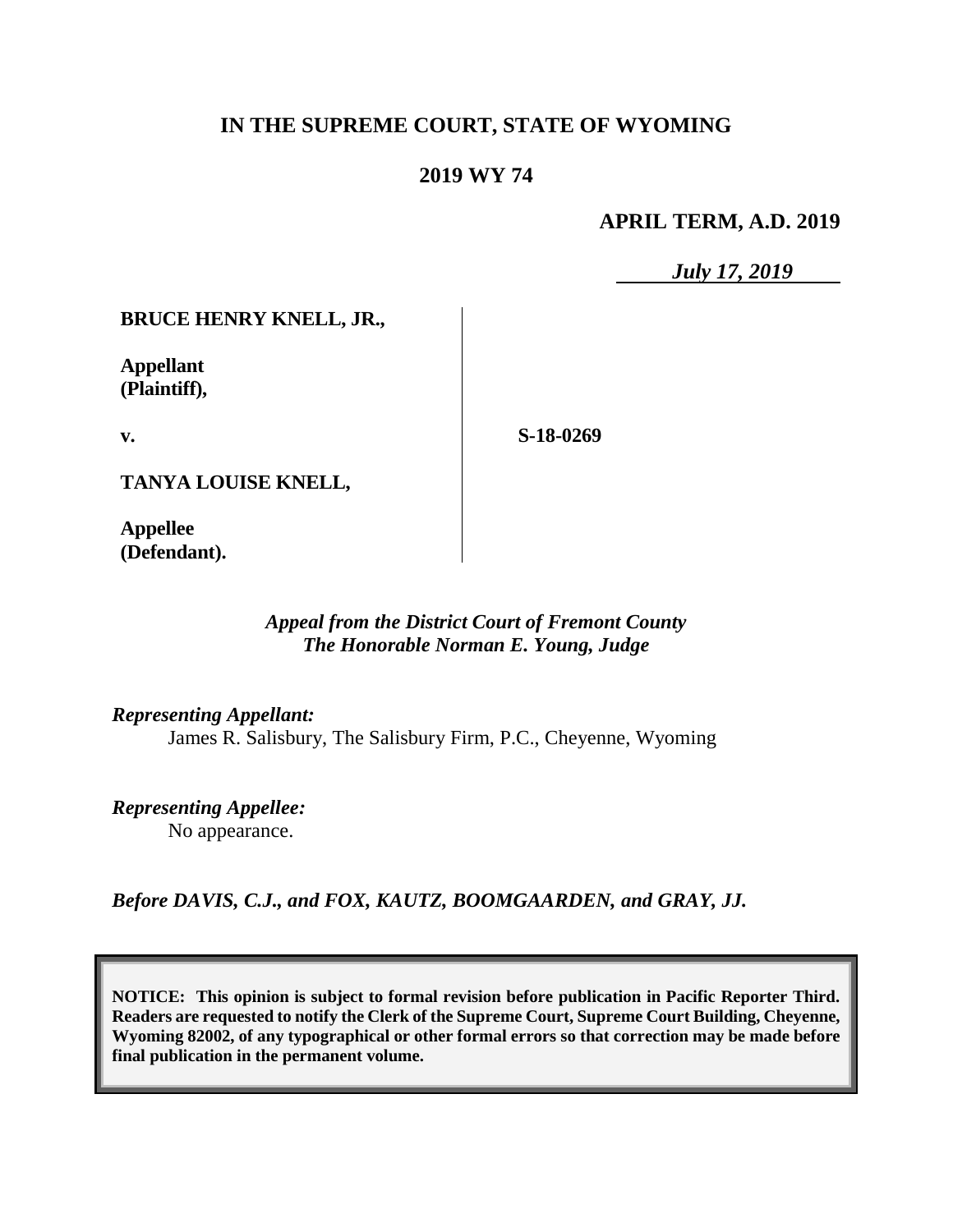**DAVIS**, Chief Justice.

[¶1] Bruce Knell, Jr. and Tanya Knell were divorced in 2015, and in 2018 Ms. Knell applied for a writ of garnishment against Mr. Knell's earnings for amounts owing under the property division ordered by the district court. Over Mr. Knell's objection, the district court ruled the garnishment enforceable, and Mr. Knell appealed. We reverse.

## **ISSUE**

[¶2] This appeal presents a single issue: Did the garnishment ordered by the district court exceed the statutory limits on creditor garnishments?

## **FACTS**

[¶3] The Knells divorced in 2015. Pursuant to the divorce decree, Mr. Knell was ordered to pay child support for the couple's three children in the amount of \$1,393.00 per month. The decree ordered:

> [P]resumptive child support for the three minor children shall be set at \$1,393.00. The first payment shall be due on June 1, 2015. Subsequent payments shall be made on or before the  $1<sup>st</sup>$ day of each month thereafter until said children reach the age of majority and graduate from high school, or become otherwise emancipated. All child support payments shall be made payable to the Clerk of District Court and sent to the Clerk of District Court, Ninth Judicial District, Fremont County Courthouse, P.O. Box 370, Lander, WY 82520, and shall include the Civil Number of this case. The parties shall comply with W.S. §§ 20-6-201 through 20-6-222 as necessary to provide for the child support as herein set forth.

[¶4] Mr. Knell was also ordered to pay Ms. Knell the sum of \$541,873.10 for her 49% ownership interest in the couple's business. With regard to that payment, the decree provided:

> The plaintiff [Mr. Knell] shall pay the defendant the sum of \$541,873.10 for her 49% ownership (equity) interest, in Knell Transport, LLC, as valued on December 31, 2013 and computed as set forth above. The defendant is granted a judgment against the plaintiff for said amount. The plaintiff shall pay the defendant the amount of \$541,873.10 within 90 (ninety) days of the date of this judgment and decree in cash or certified funds. No interest shall be due provided the full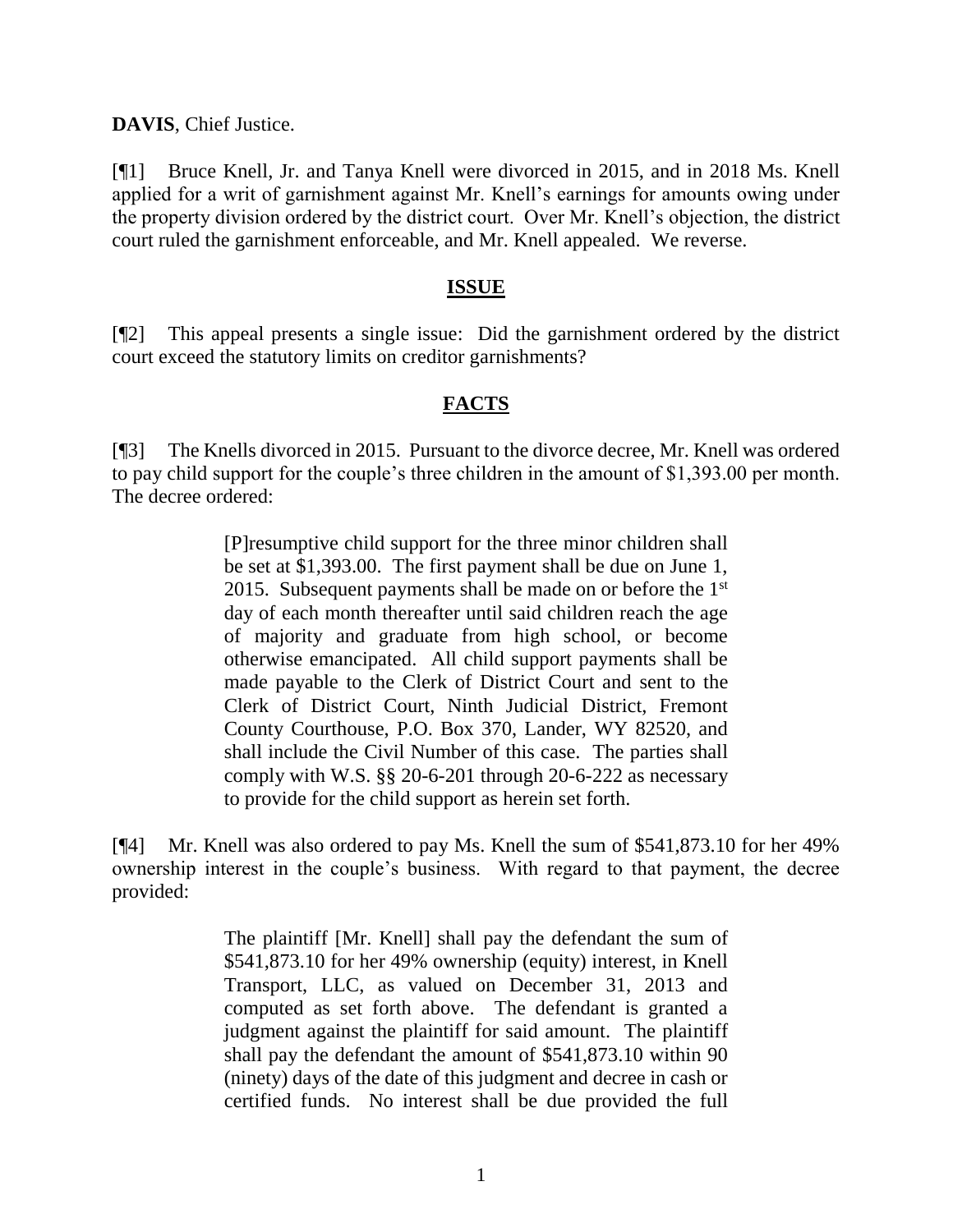amount is paid within the 90 (ninety) days. Any part of said sum not paid in full within 90 (ninety) days should bear interest at the statutory rate of 10%. A judicial lien is hereby imposed on all of the assets set over to the plaintiff, including all real and personal property, as well as any and all after acquired property both real and personal, as well as the ownership interest in Knell Transportation, LLC, and the same are encumbered by such judicial lien until such time as the \$541,873.10 is paid by the plaintiff to the defendant as set forth above.

[¶5] On March 23, 2018, Ms. Knell filed an application for issuance of a writ of continuing garnishment of Mr. Knell's wages. The application identified the amount still owing as \$499,826.88, plus interest. On that same date, the clerk of district court issued the requested writ and served it on Mr. Knell's employer, Knell Enterprises. Mr. Knell objected to the writ, arguing that because his child support obligation already resulted in a withholding of more than 25% of his disposable earnings, a creditor garnishment was impermissible. In support of his objection, he submitted an affidavit stating:

> 5. Before deduction for child support, I receive a gross monthly income of four thousand dollars (\$4,000.00) from my employment with Knell Enterprises, LLC, paid in bi-weekly payroll checks in the amount of two thousand dollars  $($2,000.00)$  each (a total of two checks).

> 6. After deductions for FICA, Social Security and Medicare but before deduction for child support, my net biweekly payroll check totals one thousand six hundred seventyfive dollars (\$1,675.00).

> 7. My net monthly earnings total three thousand three hundred fifty dollars (\$3,350.00) before deduction of child support.

> 8. Pursuant to the terms and conditions of the Judgment and Decree of Divorce entered herein on May 19, 2015, I am obligated to pay the sum of one thousand three hundred ninetythree dollars (\$1,393.00) per month in child support with said obligation commencing on June 1, 2015, and monthly thereafter.

> 9. On a monthly basis, approximately forty-two percent (42.00%) of my net monthly income is committed to payment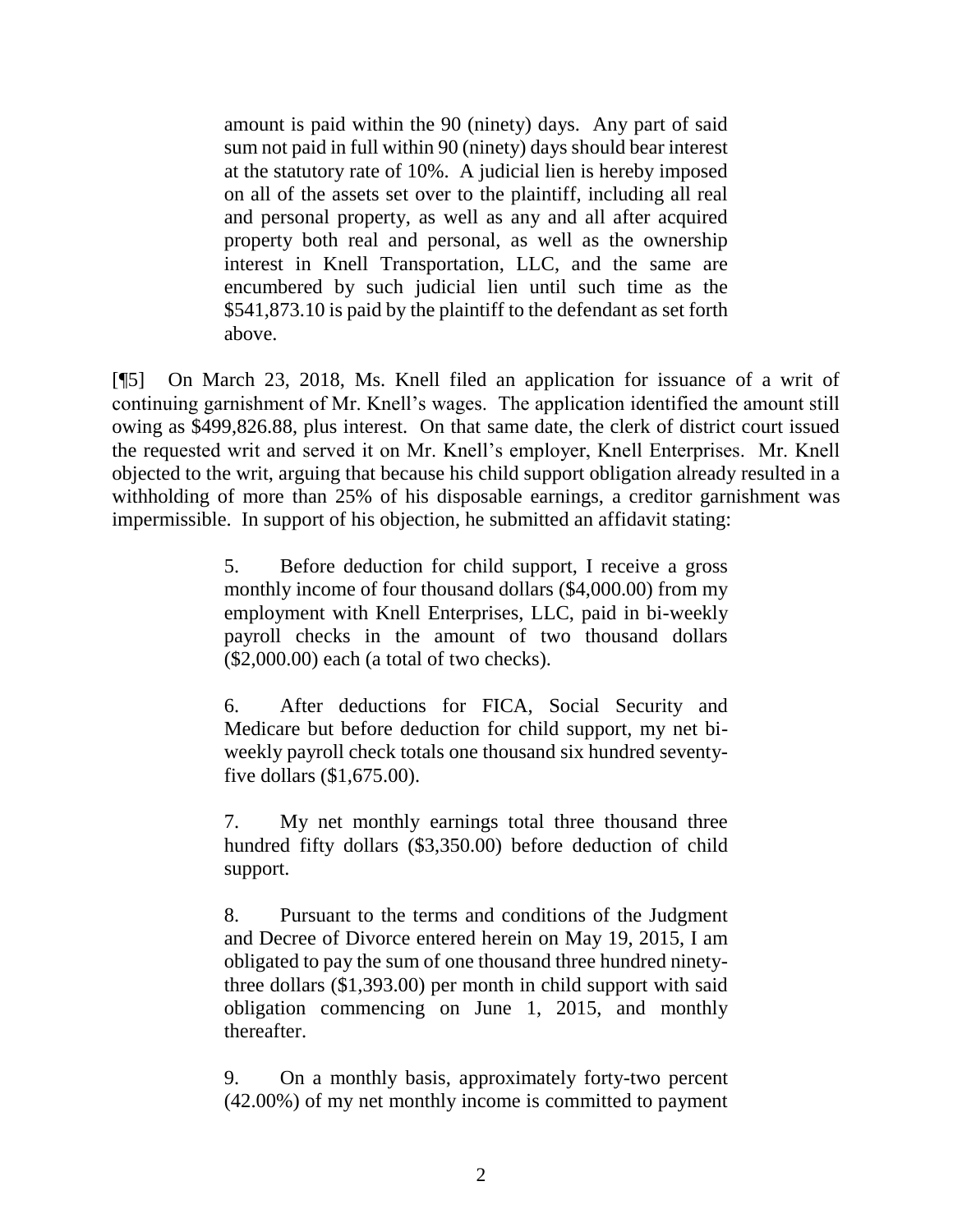of my monthly child support obligation (\$1,393.00/\$3,350.00). This same percentage applies to a bi-weekly calculation (\$696.50/\$1,675.00).

10. My bi-weekly child support obligation is deducted from my payroll check and remitted in the form of a check from my employer, Knell Enterprises, LLC, to the Wyoming Department of Family Services, State of Wyoming Disbursement Unit . . . .

11. The amount of the payment of bi-weekly child support is deducted from my payroll check for each payroll period.

12. After deduction of child support, I receive a net payroll check in the amount of nine hundred seventy-eight dollars and fifty cents (\$978.50) (\$1,675.00 – (\$1,393.00/2)) on a biweekly basis.

[¶6] On July 16, 2018, the district court held a hearing on Mr. Knell's objections.<sup>1</sup> The court thereafter entered an Order After Garnishment Hearing, overruling Mr. Knell's objection and enforcing the writ. It found:

> 1. The Writ of Garnishment of March 23, 2018, in the amount of \$418.75 per paycheck for employee Bruce Knell, is enforceable despite Plaintiff/Judgment Debtor's child support obligation. Therefore, Plaintiff/Judgment Debtor's objection to garnishment should be DENIED.

> 2. The Writ of Garnishment is enforceable from March 23, 2018 forward with payments due and owing twice monthly.

> 3. Accordingly, Garnishee Knell Enterprises, LLC shall immediately pay \$418.75 to the Clerk of District Court for the Ninth Judicial District for payment to Defendant/Judgment Creditor Tanya Knell for each paycheck issued from March 23, 2018 forward on an ongoing basis.

[¶7] Mr. Knell timely appealed the district court's ruling to this Court.

l

<sup>&</sup>lt;sup>1</sup> It is not clear from the record whether the hearing was an evidentiary hearing or limited to argument on the writ and objection.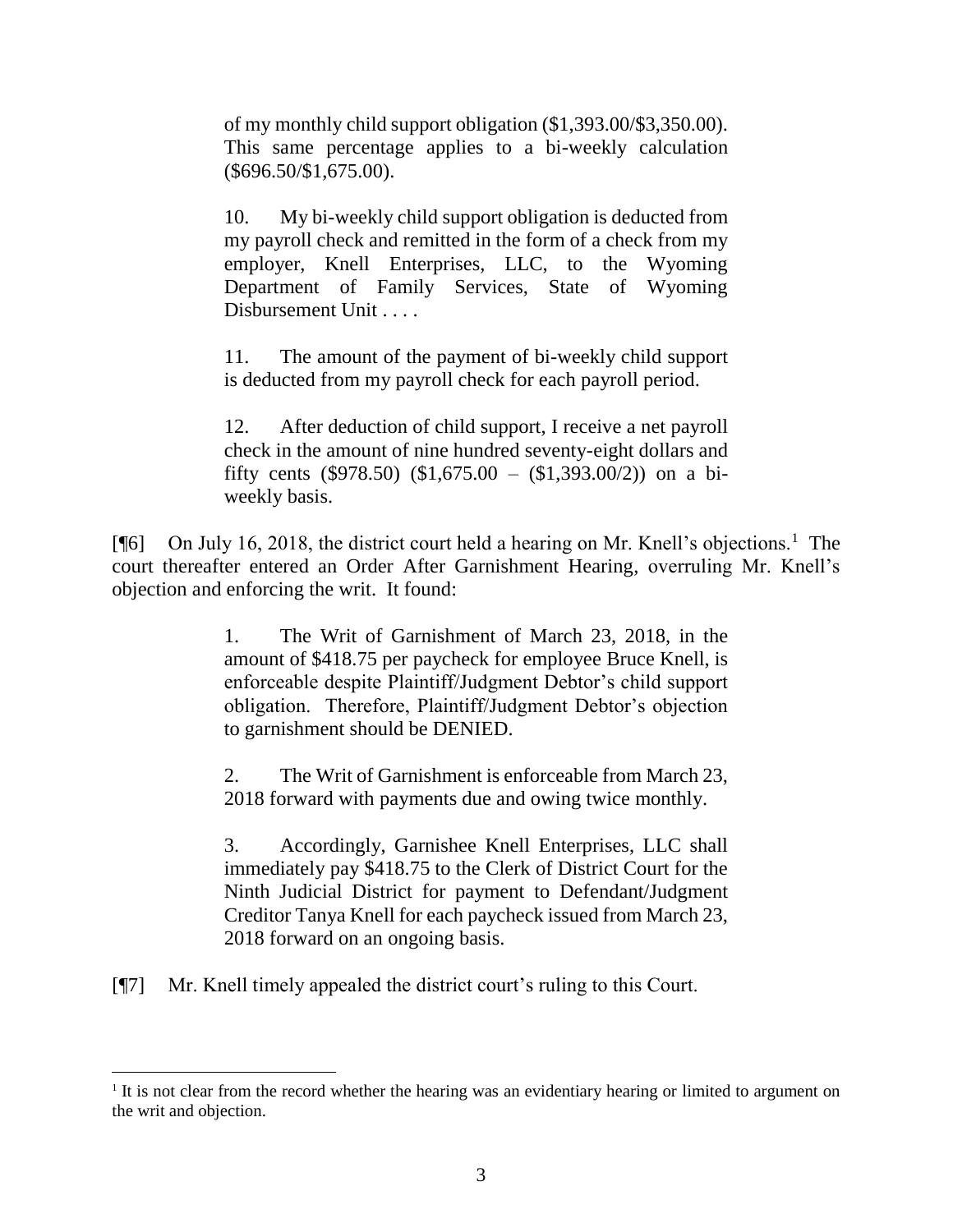#### **STANDARD OF REVIEW**

[¶8] Ms. Knell chose not to participate in proceedings before this Court, and our review of the record suggests that there were no factual disputes concerning the ordered garnishment. This appeal therefore presents only the question of whether the garnishment exceeded the statutory limits on creditor garnishments. This is a question of law that we review de novo. *Wyo. Jet Center, LLC v. Jackson Hole Airport Bd.*, 2019 WY 6, ¶ 11, 432 P.3d 910, 915 (Wyo. 2019); *see also Union Pacific R.R. v. Trona Valley Fed. Credit Union*, 2002 WY 165, ¶ 6, 57 P.3d 1203, 1205 (Wyo. 2002) (reviewing interpretation of garnishment statutes de novo).

#### **DISCUSSION**

[¶9] The federal Consumer Credit Protection Act (CCPA) limits the amount of an individual's earnings that may be garnished. It provides in relevant part:

a) Maximum allowable garnishment

Except as provided in subsection (b) and in [section 1675](http://www.westlaw.com/Link/Document/FullText?findType=L&pubNum=1000546&cite=15USCAS1675&originatingDoc=NBD4BBD30AFF711D8803AE0632FEDDFBF&refType=LQ&originationContext=document&vr=3.0&rs=cblt1.0&transitionType=DocumentItem&contextData=(sc.Document)) of this title, the maximum part of the aggregate disposable earnings of an individual for any workweek which is subjected to garnishment may not exceed

(1) 25 per centum of his disposable earnings for that week, or

(2) the amount by which his disposable earnings for that week exceed thirty times the Federal minimum hourly wage prescribed by [section 206\(a\)\(1\) of Title 29](http://www.westlaw.com/Link/Document/FullText?findType=L&pubNum=1000546&cite=29USCAS206&originatingDoc=NBD4BBD30AFF711D8803AE0632FEDDFBF&refType=RB&originationContext=document&vr=3.0&rs=cblt1.0&transitionType=DocumentItem&contextData=(sc.Document)#co_pp_7b9b000044381) in effect at the time the earnings are payable, whichever is less. In the case of earnings for any pay period other than a week, the Secretary of Labor shall by regulation prescribe a multiple of the Federal minimum hourly wage equivalent in effect to that set forth in paragraph (2).

#### b) Exceptions

(1) The restrictions of subsection (a) do not apply in the case of

> (A) any order for the support of any person issued by a court of competent jurisdiction or in accordance with an administrative procedure, which is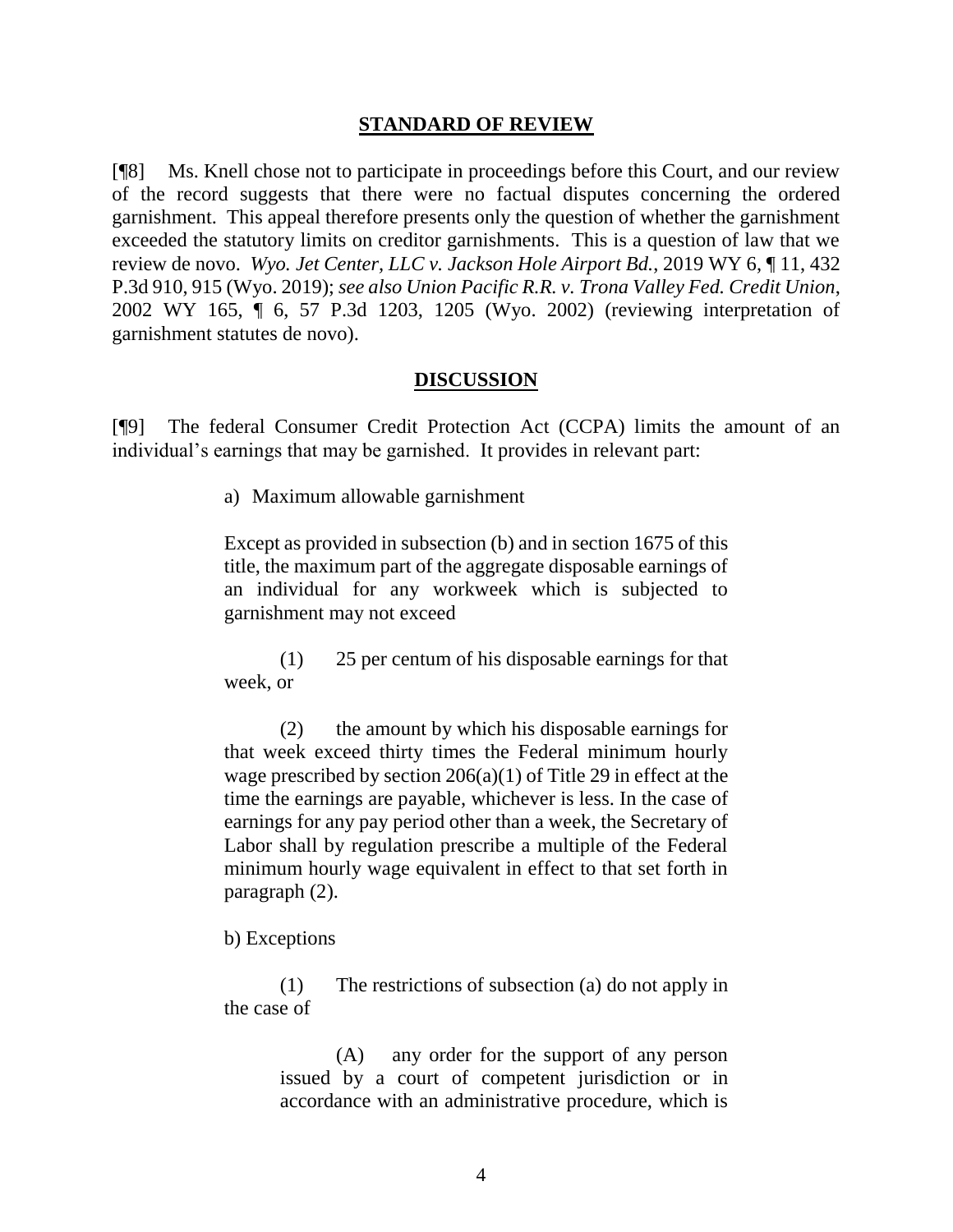established by State law, which affords substantial due process, and which is subject to judicial review.

\* \* \* \*

(2) The maximum part of the aggregate disposable earnings of an individual for any workweek which is subject to garnishment to enforce any order for the support of any person shall not exceed—

> (A) where such individual is supporting his spouse or dependent child (other than a spouse or child with respect to whose support such order is used), 50 per centum of such individual's disposable earnings for that week; and

> (B) where such individual is not supporting such a spouse or dependent child described in clause (A), 60 per centum of such individual's disposable earnings for that week . . . .

15 U.S.C.A. § 1673.

[¶10] Wyoming law parallels the CCPA and imposes the same limits on garnishment of disposable earnings.<sup>2</sup> Wyo. Stat. Ann. §§ 1-15-511(a); 20-6-210(b)(iii) (LexisNexis 2019). The upshot is that both laws limit creditor garnishments to 25% of an individual's disposable earnings and support garnishments to 50% or 60% of disposable earnings, depending on the circumstances.<sup>3</sup> *Union Pacific*, ¶ 11, 57 P.3d at 1207-08.

[¶11] The CCPA does not address the priority of garnishments, but instead leaves that to state law. 29 C.F.R. § 870.11(b)(2); *see also Koethe v. Johnson*, 328 N.W.2d 293, 297 (Iowa 1982) (priority between garnishments to be determined by state law). Under Wyoming law, an order withholding income for child support has priority over any other garnishment. Wyo. Stat. Ann. § 20-6-219; *Union Pacific*, ¶ 12, 57 P.3d at 1208. We have thus said:

> Garnishments are generally limited to 25% of an individual's disposable income with an exception up to 6[0]% for support order garnishments. Support garnishments have

<sup>&</sup>lt;sup>2</sup> "Disposable earnings' means that part of an individual's earnings remaining after the deduction of all amounts required by law to be withheld." Wyo. Stat. Ann.  $\S$  1-15-501(a)(iii).

<sup>&</sup>lt;sup>3</sup>Additional percentages may be garnished for support payments under certain circumstances where an arrearage exists, but those provisions are not relevant here. *See* 15 U.S.C.A. § 1673(b)(2)(B).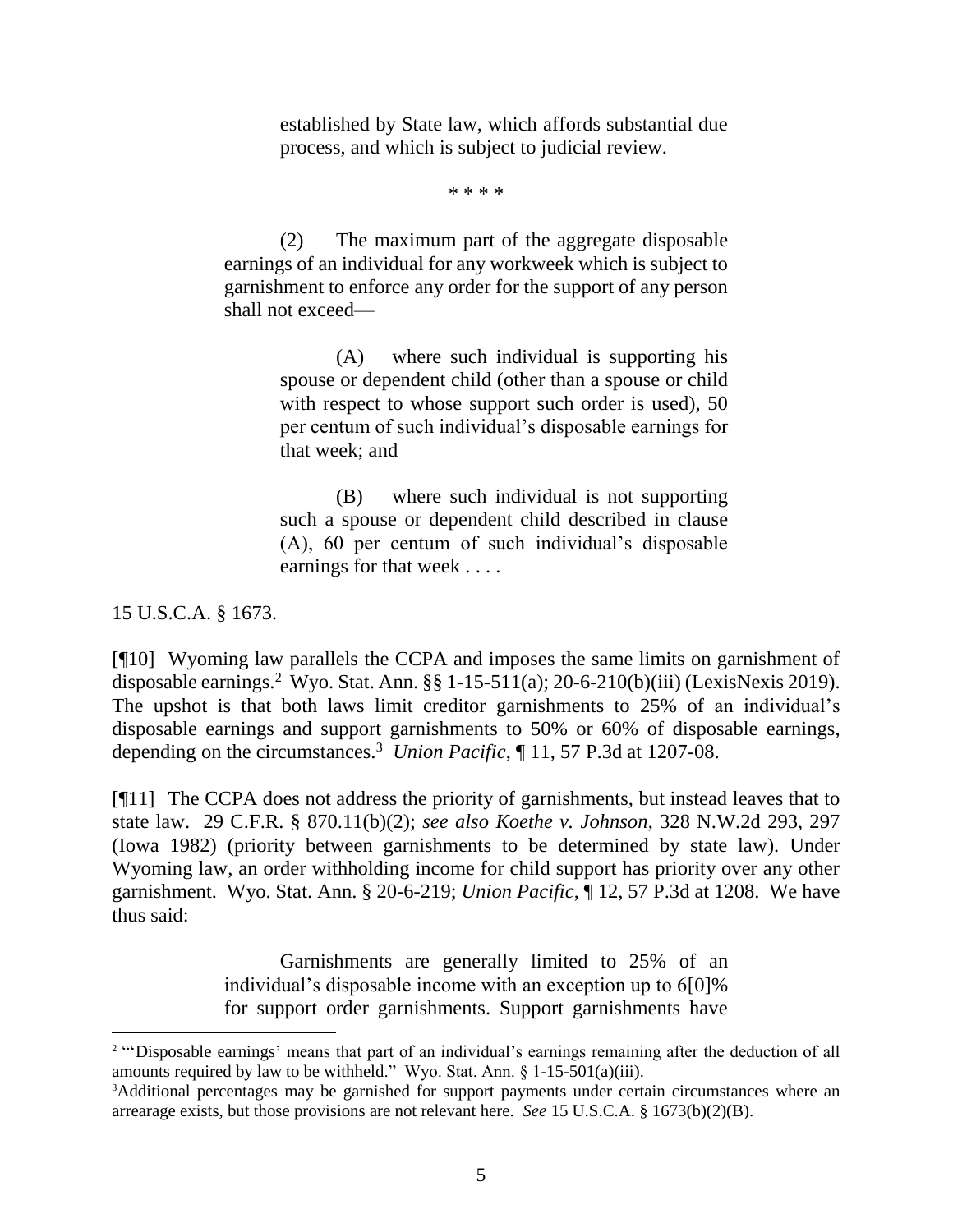priority under Wyoming law, and creditor judgment garnishments may be imposed only to the extent support garnishments do not exceed the general 25% limit.

*Union Pacific*, ¶ 16, 57 P.3d at 1209.

[¶12] In this case, the district court did not enter an income withholding order. Mr. Knell instead voluntarily remits his child support to the Department of Family Services, State Disbursement Unit, through income withholding by his employer.<sup>4</sup> The question then is whether this voluntary remittance constitutes a support garnishment.

[¶13] The CCPA defines a garnishment to mean "any legal or equitable procedure through which the earnings of any individual are required to be withheld for payment of any debt." 15 U.S.C.A. § 1672(c); *see also* Wyo. Stat. Ann. § 1-15-501(a)(vi). Other courts have interpreted this to include a voluntary wage assignment. For example, in *Voss Products, Inc. v. Carlton*, 147 F.Supp.2d 892, 893 (E.D. Tenn. 2001), the defendant and his wife entered into a marital dissolution agreement under which the defendant agreed to a voluntary wage assignment for his child support obligations. A creditor of the defendant thereafter applied for a writ of garnishment and argued that the defendant's support obligation should not be treated as a priority garnishment because it was a voluntary wage assignment. *Voss Products*, 147 F.Supp.2d at 894. The federal court rejected the argument based on the CCPA's definition of garnishment.

> The following language in *Marshall v. District Court for Forty–First–b Judicial District of Michigan*, 444 F.Supp. 1110, 1116 (E.D. Mich. 1978) is persuasive:

> > Any order for the support of any person within the scope of § 303(b)(1) of the Act ... is an order falling within the definition of "garnishment" order contained in § 302(c) of the Act, if, pursuant to it, the earnings of any individual are required to be withheld to meet the requirements of the order.

Accordingly, I conclude that the wage assignment made by plaintiff to satisfy his support obligations was a "garnishment" within the meaning of 15 U.S.C.  $\S$  1672(c). For the purposes of this Act, it is immaterial whether the court order *orders* or

<sup>4</sup> The record does not tell us when Mr. Knell changed from making payments to the clerk of court, as required by the decree, to having his employer remit the payments to the disbursement unit, or if that had been his payment method from the outset.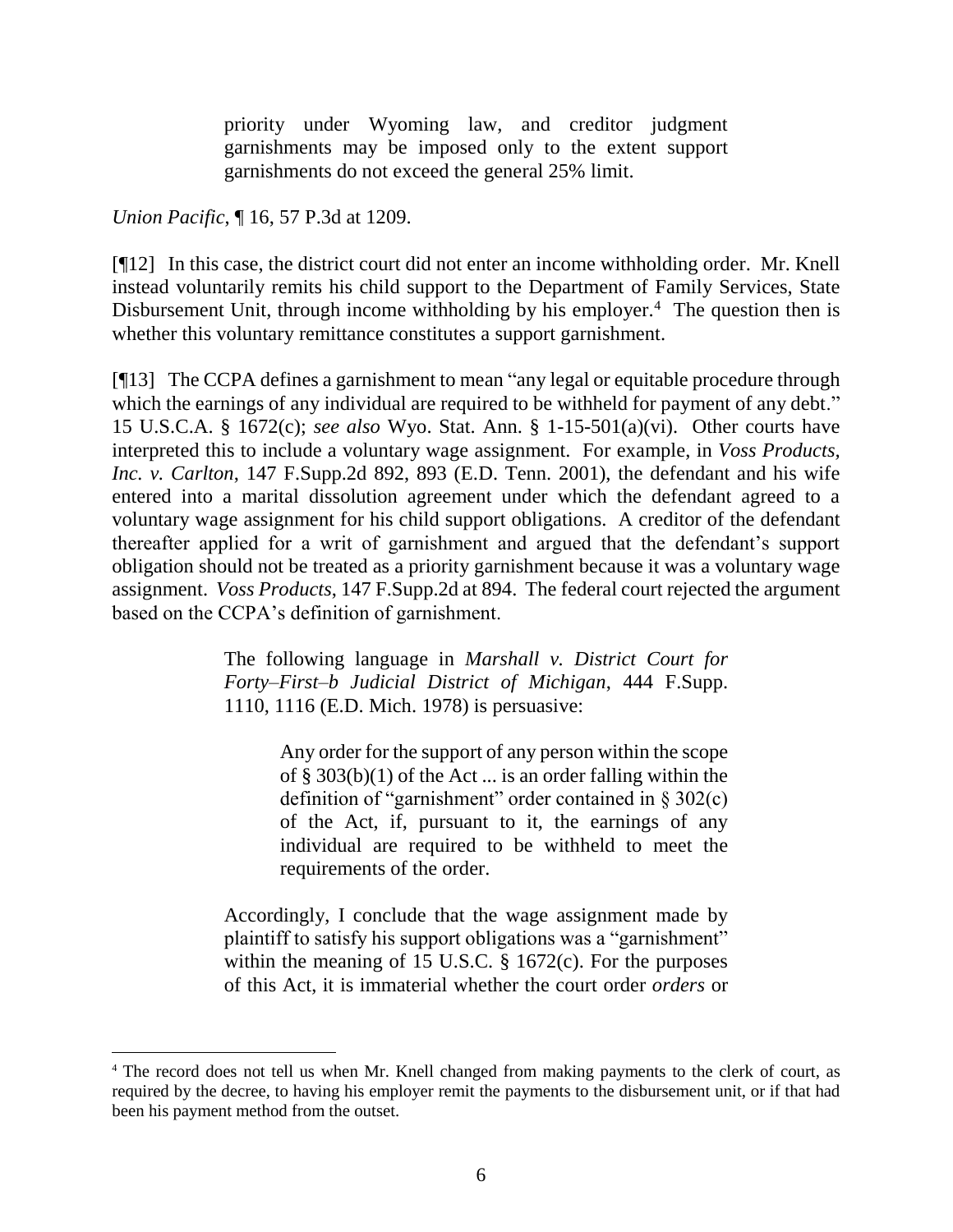merely *coerces* a principal defendant to assign a portion of his wages for support. *Marshall*, 444 F.Supp. at 1116.

*Voss Products*, 147 F.Supp.2d at 896 (emphasis in original); *see also Koethe*, 328 N.W.2d at 297 ) (reaching same conclusion).

[¶14] We agree with these authorities. Although the district court did not enter an income withholding order in this case, we see no meaningful distinction between Mr. Knell's voluntary payroll deduction and a garnishment. The divorce decree's support order requires Mr. Knell to pay a percentage of his monthly earnings for child support, and if he fails to do so, an income withholding order will be entered without a hearing. *See* Wyo. Stat. Ann. § 20-6-204(b) ("An income withholding order under this subsection shall be entered without a hearing if an arrearage occurs."). In other words, the support order itself, with or without an income withholding order, requires the same dedication of earnings that would result from a garnishment. As another court observed:

> [I]t would seem clear that when a support order provides for payment to the Support Collection Unit and all such orders must provide for a wage deduction order upon a failure to make a designated number of payments, that in such a case the federally mandated percentages do apply. This is so for the reason that the wage deduction order is served on the employer upon the happening of the contingency of non-payment and that no such order could be carried out by an employer which exceeds the mandated percentages without additional notice to respondent. *See*, *Fuentes v. Shevin*, 407 U.S. 67, 92 S.Ct. 1983, 32 L.Ed.2d 556 (1972); *Sniadach v. Family Finance Corp.*, 395 U.S. 337, 89 S.Ct. 1820, 23 L.Ed.2d 349 (1969).

*Liedka v. Liedka*, 423 N.Y.S.2d 788, 791 (N.Y. Fam. Ct. 1979).<sup>5</sup>

 $\overline{a}$ 

[¶15] We hold that for purposes of calculating the limits on individual garnishments, a child support order equates to a garnishment. To conclude otherwise would result in an unfair and absurd application of the CCPA's protections, because one who is subject to an income withholding order because of an arrearage would be afforded the Act's protections,

<sup>&</sup>lt;sup>5</sup> The Wisconsin Court of Appeals reached a different result and held that because the child support order in question did not order income withholding, it was not a garnishment. *Carpenter v. Mumaw*, 602 N.W.2d 536, 542 (Wis. App. 1999). We find that decision less persuasive as a matter of policy, and because it relied in great part on Wisconsin statutes and the procedure for obtaining an income withholding order upon an arrearage. *Id*. Unlike the Wyo. Stat. Ann. § 20-6-204(b) requirement that an income withholding order issue without a hearing upon the event of an arrearage, the Wisconsin statute requires notice and an opportunity to be heard. *Id*.